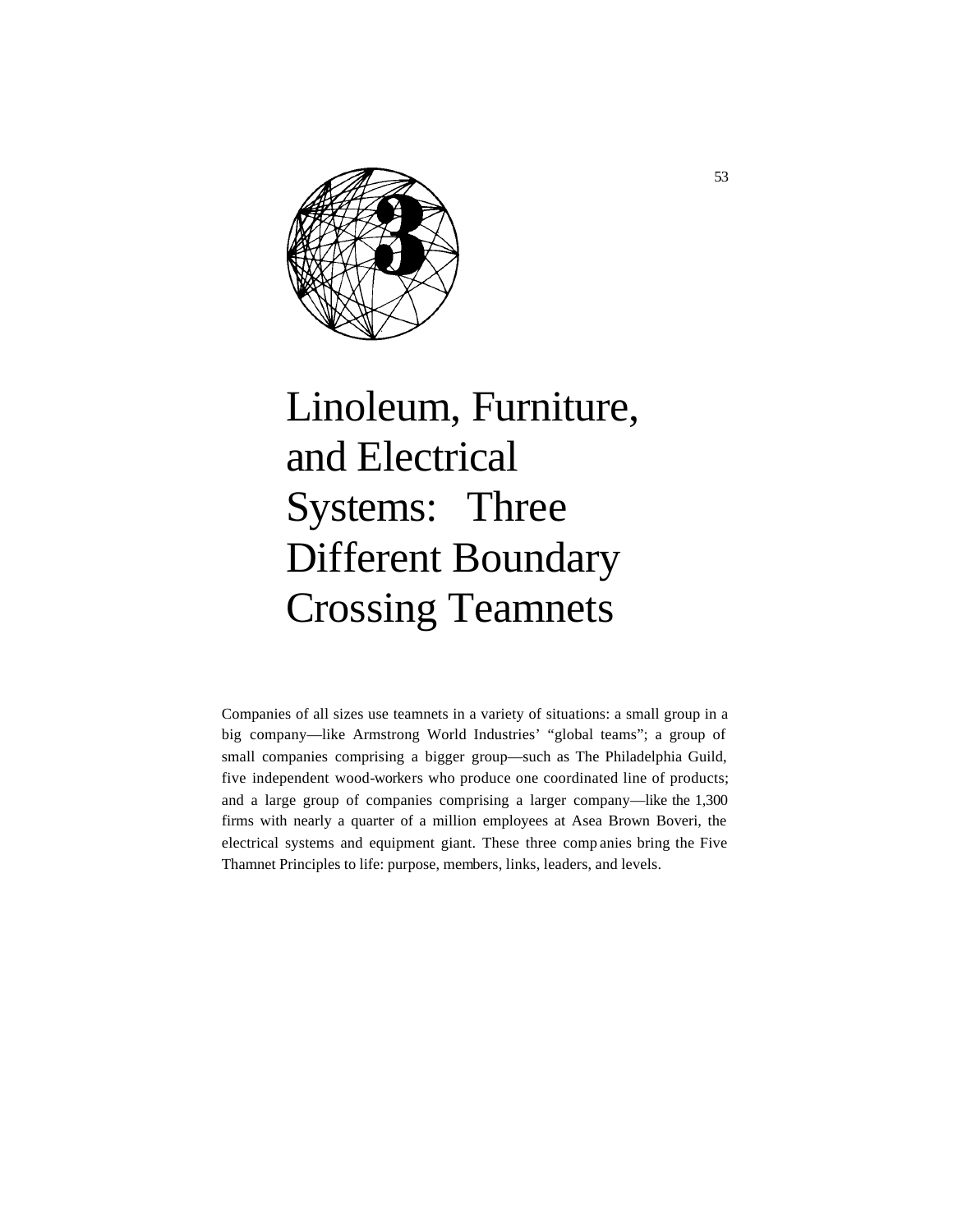# **Armstrong: How the Linoleum Company Became a Leader in People Networks**

If you haven't walked all over its product, then you probably haven't set foot in the United States in the past half-century. For many years, Armstrong was to flooring what Frigidaire once was to refrigerators. Armstrong was synonymous with linoleum. Unbeknown to the general public, in the 1980s, Armstrong became the classic example of a major firm in a somewhat traditional industry thrust into the fast lane of global markets. The twin dynamics of commoditization and "know no boundary" technology changes rapidly reshaped the once-stable floor covering industry.

The company's world headquarters, the seat of decision making as well as most research and development activities, is in Lancaster, Pennsylvania, the rolling hills of the Pennsylvania Dutch commu nity. Even as the Amish routinely trot by the company's buildings in their horse-and-buggies, just as they have done for more than a century, Armstrong's world has been accelerating. To be successful in its global opportunities, Armstrong faces a challenge: to balance large economies of scale with local knowledge of customer needs in specific product and geographic markets.

For Armstrong, international growth has gone on somewhat haphazardly. At the close of the go-go decade, however, the company's management knows it must take a new approach to this burgeoning business. In 1989, senior management launches five "cross-border, cross-functional networks" to "globalize its businesses."'

#### **GLOBALIZING THE BUSINESS**

#### *Members and Purpose*

Rather than convert from one formal hierarchical structure to another, such as from a functional to a divisional arrangement, Armstrong sets up global boundary crossing teamnets to coordinate within worldwide product lines.

Networks form in building products, insulation, gaskets, textiles, and, of course, flooring. Their charge is to increase boundary crossing—they call it "cross-border collaboration"—and to make more effective global/local tradeoffs. The networks also set up a self-evaluation system to assess the networks'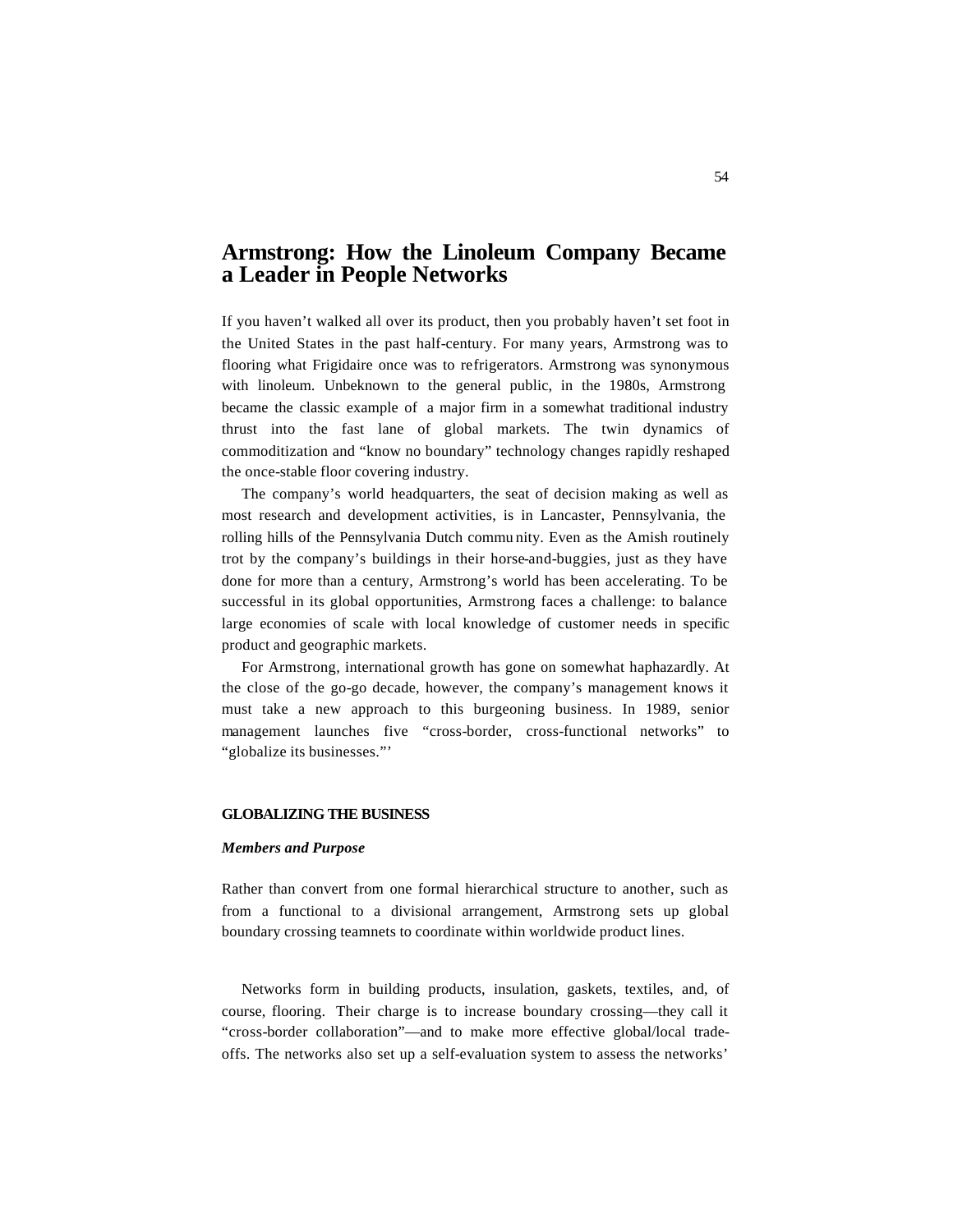benefits in an ongoing, open manner. The survey asks simple questions, such as "How often do you communicate with your team members?" The results lead directly to Armstrong's simplifying its global reporting structure.

Members of the building products network spend 18 months touring all the Armstrong factories in Europe. Out of the trip comes a common sourcing plan with the U.S. manufacturing operations as well as R&D. While looking to understand their customers' needs better, the network spots a window of opportunity in Asia, particularly in Korea. The team encourages Lancaster R&D to quickly develop new products to meet Pacific Rim needs. Within a year, Armstrong's share of the Korean building products market goes from essentially 0 to 15 percent.

# *Leaders and Links*

By their nature, boundary-crossing teamnets are spread out in different locations. So it is hard to get together face-to-face. While face-to-face communication is essential, especially at the beginning to help jump -start trust, every team must find ways to stay connected on an ongoing basis. Armstrong's building products team settles on one very simple way of maintaining group communication regularly scheduled telephone conference calls. Every other Monday at 7:00 **A.M.** EST, 10 team members from the United States, Europe, and Asia get together for at least an hour on the phone.

Group vice president Henry Bradshaw, who is also one of the teams' leaders, describes the conference calls: "We talk about business conditions competitors [and] service, which is especially important in the Pacific ... particular orders [and] new products. Europe wants to know where the labs are with a new kind of ceiling board that they think will be a big hit in their market."<sup>72</sup>

Bradshaw then points out the broader value of these exchanges, beyond the obvious virtues of exchanging specific information.

"Simple as they sound, these conference calls have been very effective. Before we created the global network, I didn't know most of the guys on it. And we had complicated communication channels; important information got lost. Today we're on a first-name basis. The more we talk, the more we want to talk. The more information we share, the more natural it becomes to share it."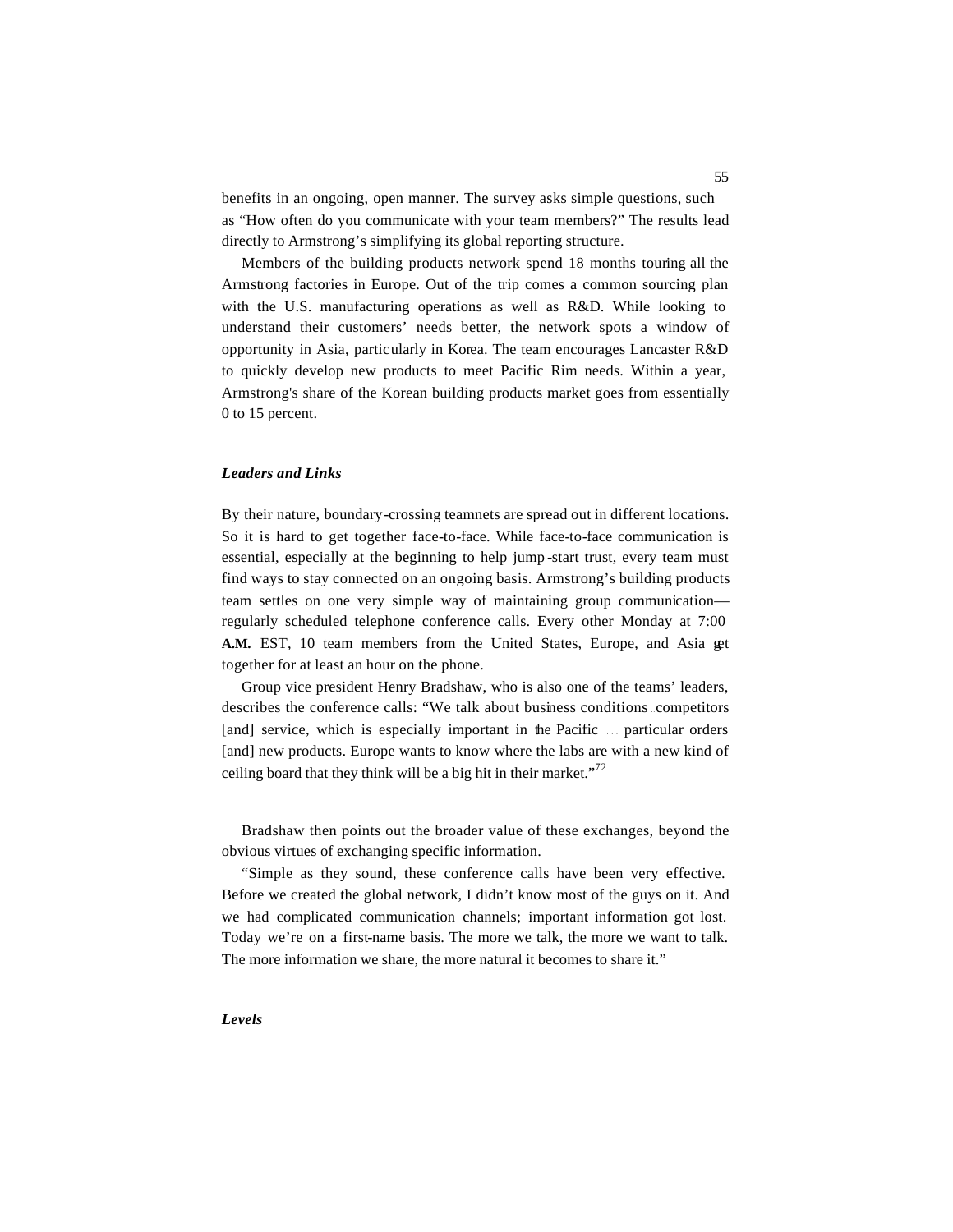At Armstrong, higher-level boundary crossing teamnets naturally encourage more junior managers to network among themselves. Stimulated by the site visits in Europe, the plant managers call for a global conference of Armstrong plant managers to share technical information and operational insights. Success leads to a second face-to-face conference and further exchanges among the plants.

Influence of the multiple boundary crossing teamnets also trickles up. As concrete solutions to problems begin to show unmistakable benefits, it becomes apparent that the "hierarchy need[s] simplification." In 1991, Armstrong announces a corporate reorganization that, in particular, streamlines global reporting relationships.

# *The network simplifies the hierarchy.*

The global networks have their effect. "The creation of the global teams and the measuring and sharing of members' perspectives on their work and the company help us make better decisions about people and organization," says Allen Deaver, executive vice president. "This change is designed to facilitate the work of the teams. It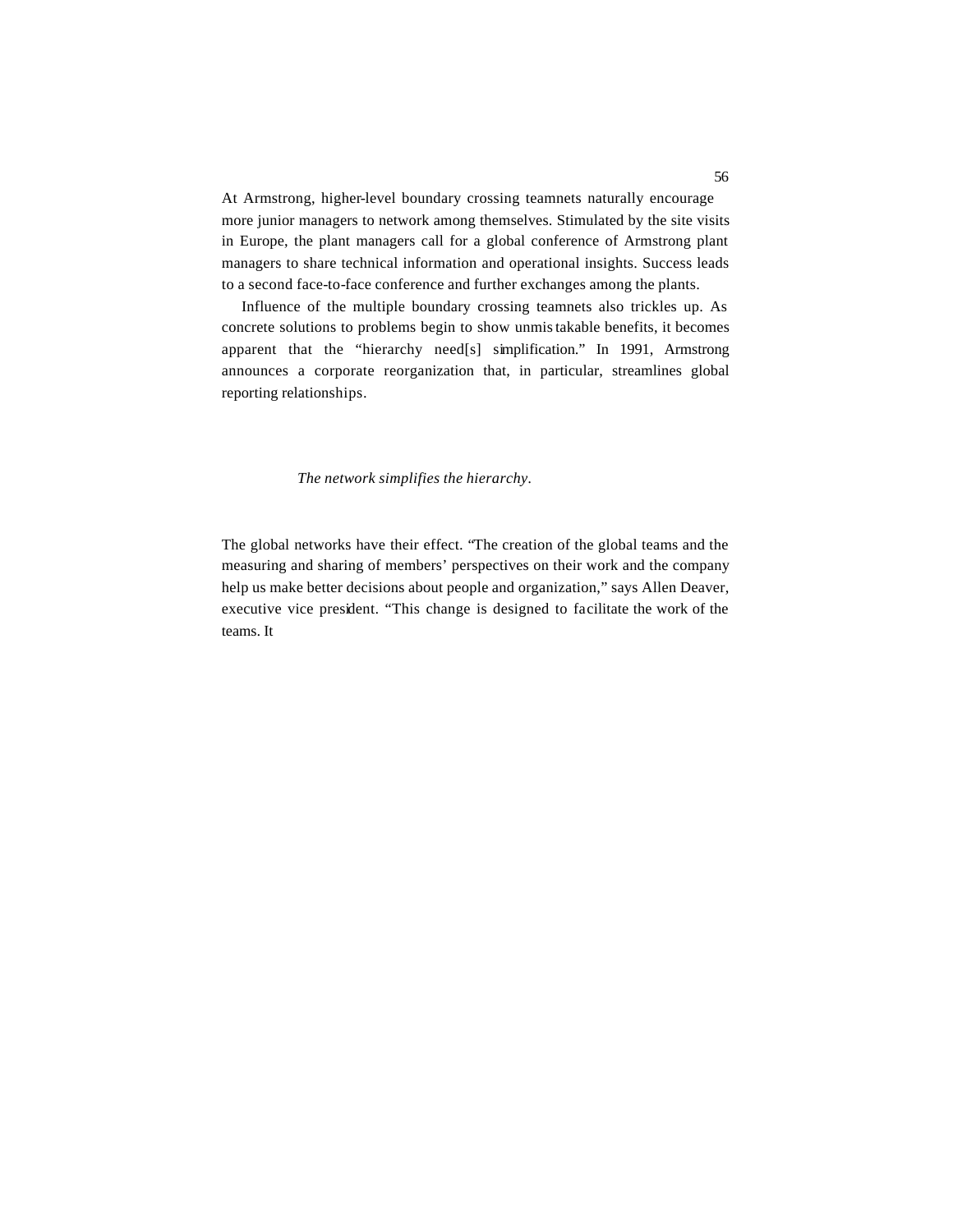is natural, logical, and evolutionary—and perceived as such. So we expect it to generate energy rather than confusion."

Armstrong illustrates several critical lessons about teamnets:

? Geography is no barrier.

? Old-line companies can benefit just as much as fast technology start-ups and service firms.

? Practicing what you preach at the highest levels plows the path for others to follow.

Companies do not have to throw out their hierarchies to create teamnets. Good boundary crossing may lead to a better, leaner hierarchy. It does not inevitably lead to a winner-take-all shoot-out between the Old Machine Paradigm and the New Teamn et Paradigm.

# **The Philadelphia Guild: The Tale of the Five Woodworkers**

Boundary crossing teamnets also cross company boundaries. Come with us now to the Cradle of Liberty, where the entrepreneurial spirit of Benjamin Franklin is alive and well in the furniture industry. On a bright spring Pennsylvania day in April 1992, The Philadelphia Guild features its new home office collection at a trade show. The Vassar Show House is an elegant and prestigious venue for furniture designers and manufacturers to display their work. Buyers receive the new line with great enthusiasm and a little curiosity.

More than a few people on the floor ask, "What is The Philadelphia Guild?" The show always features Delaware Valley companies, a relatively incestuous community in which most firms at least have heard of one another, but few people know of The Philadelphia Guild.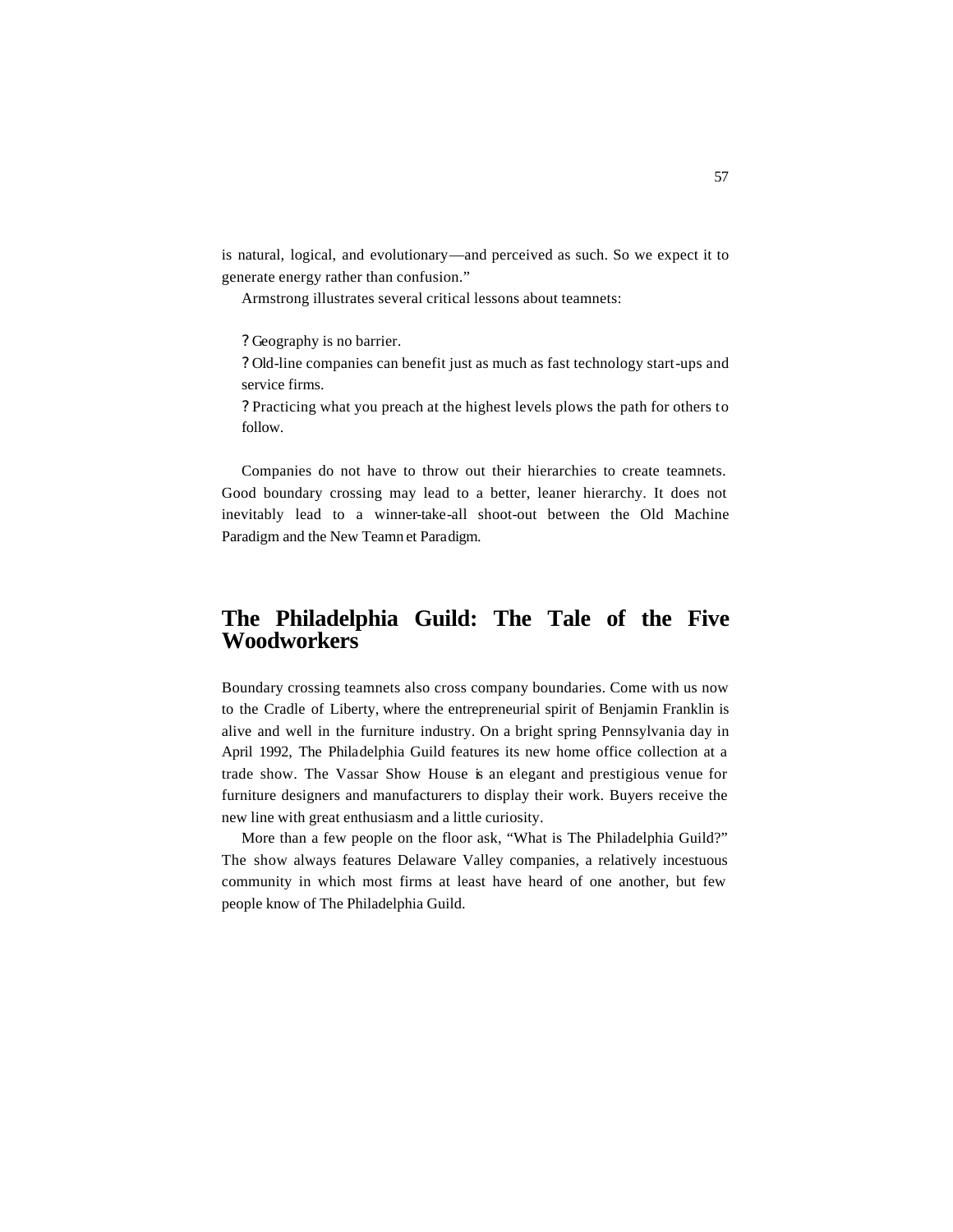#### **MIDWIFING THE BIRTH**

#### *Members*

The Guild is a boundary crossing teamnet of five companies. Together, they have been developing a network of business relationships since January 1991. A sixth member of the team is the Delaware Valley Industrial Resource Center (DVIRC), a private nonprofit economic development organization funded by Pennsylvania's Department of Commerce. DVIRC serves as the facilitator for the network. The five companies include four production shops (some unionized and some not) and one design firm.

How did this disparate group grow from a glimmer in the eye to products on a show floor in less than a year and a half? Here, we have a rare meeting-bymeeting glimpse into the development of a boundary crossing teamnet of small businesses as seen through the eyes of Gregg Lichtenstein, one of the pioneer practitioners and researchers in this area.<sup>3</sup>

"The interaction among firms is not being mediated but facilitated by someone who brings them together for mutual interaction," he says, precisely the role he plays for The Philadelphia Guild. To describe his role, Lichtenstein uses the term "facilitator," also known as "network broker" or "mediator."

## *Links and Leaders*

Like many stories of boundary crossing teamnets, this one begins with hard business times.

"In the fall of 1990, the recession finally hits the Philadelphia area real estate market, which slows business for all local woodworkers. Even six to eight months earlier, several members of The Guild have said, there would have been considerably less motivation to look for new opportunities," Lichtenstein explains.

By this time, business is so bad that people are open to all kinds of ideas that they previously wouldn't have considered. One such idea

comes from the owner of a firm that ultimately does not become one of The Guild's members.

"He comes to DVIRC with the observation that many woodworking firms in Philadelphia face similar problems," Lichtenstein says. "He suggests that perhaps some firms could get together and address the issues collectively with DVIRC's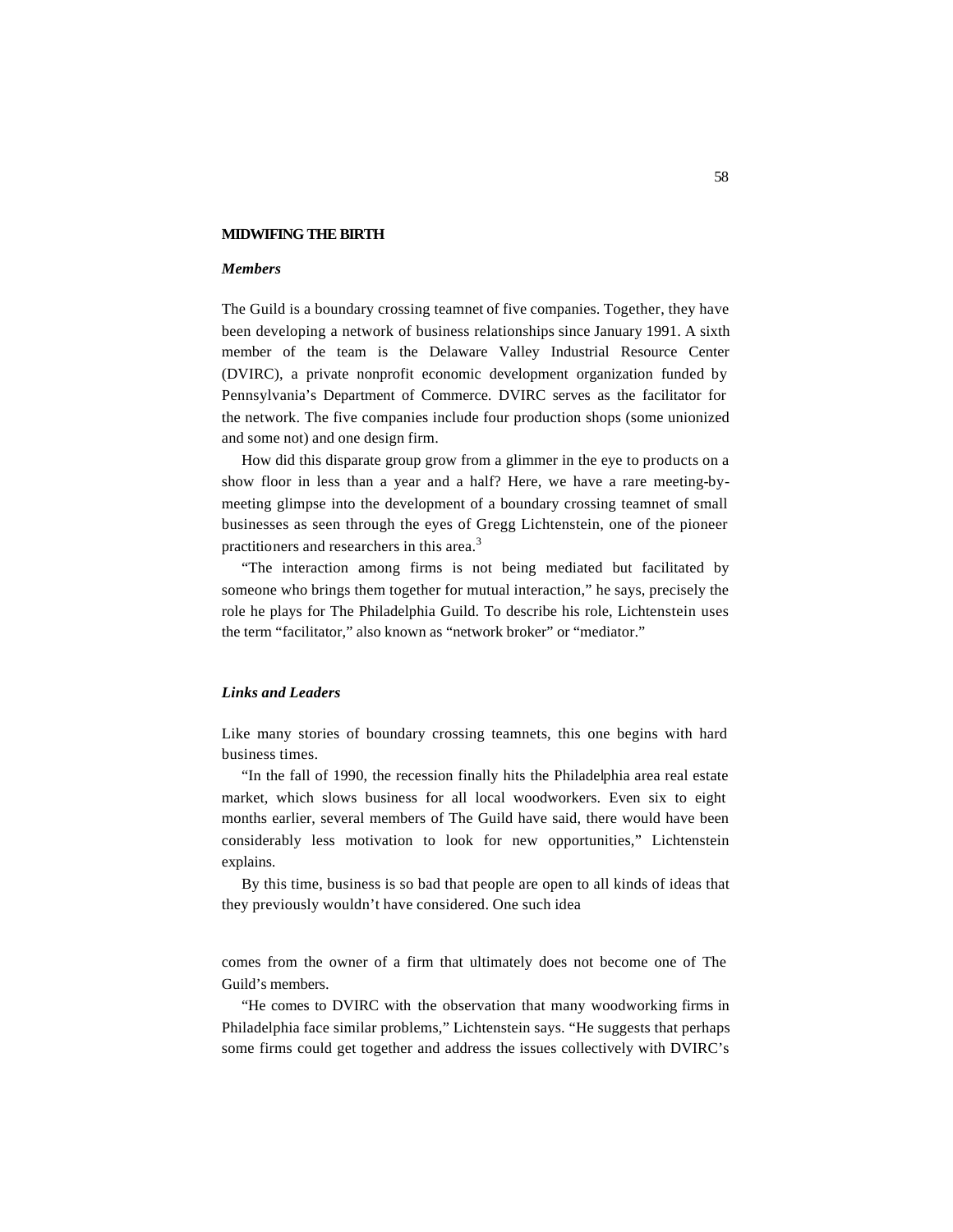help."

This seed idea then grows into a series of interviews. That leads to a succession of meetings, first hosted by the DVIRC and then rotated among the participating shops. As trust builds among the competitive firms who work to find ways to cooperate, the more neutral players from the DVIRC provide vital connective tissue. DVIRC takes responsibility for meeting preparation, information flow, and follow-up with individual firms.

"Do we have more than one leader? Yes, absolutely," Lichtenstein says. During the incubation period, several people lead the boundary crossing teamnet, some at the same time. "The man who initiates the idea for the network leads the first meeting but then he becomes ill and is not able to come to the next several meetings. So his partner comes instead. Another firm's owner, who is also an architect and active in woodworking industry associations, takes over as leader.

When the time comes for the owner from the largest company to host the group, he comes forward with a market study that he has conducted. "He volunteers the findings to the group," Lichtenstein says. By rotating meeting locations, each member leads the group in turn, and offers tours of the host's facilities after the meeting.

While the participation of industry leaders seems to be critical to the successful launching of boundary crossing teamnets among small businesses, so, too, is credible, energetic leadership from the outside, particularly at the beginning. In the case of The Philadelphia Guild, DVIRC plays a critical role: it initiates, develops, and maintains the business formation process until the group acquires its own self-organizing capabilities. Then, the DVIRC consultants develop expertise around the market that the firms need, thereby making a content contribution to the work of the network, becoming specialized task leaders.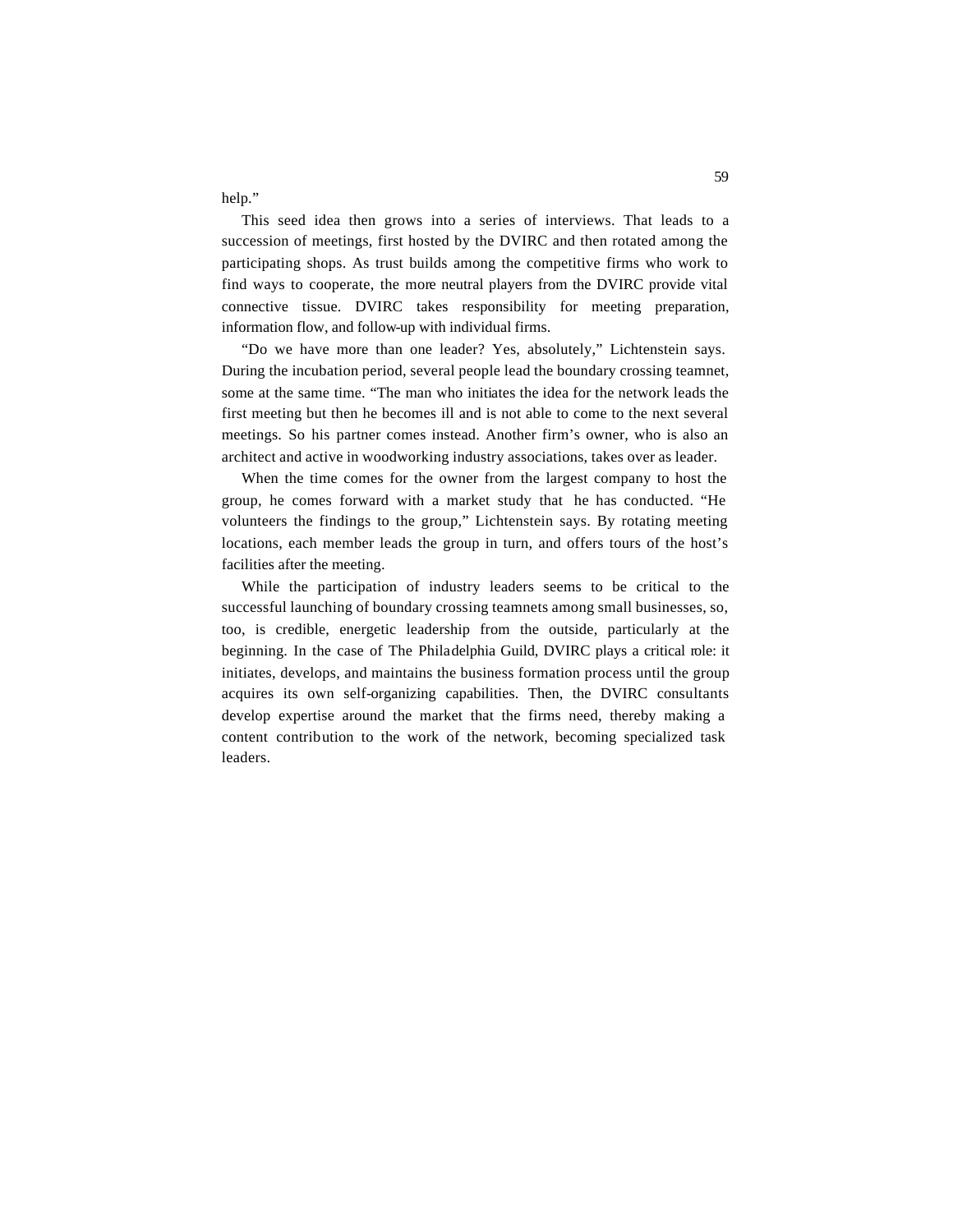#### *Purpose and Levels*

Although some groups arrive at a clear purpose relatively early, it isn't quite that easy for the group that would eventually form The Guild. For more than a dozen meetings, initially averaging about one a month, the group returns repeatedly to its purpose, working it from different angles and in greater and greater depth.

"The first idea was kind of vague," Lichtenstein says, "but we knew it had to do with collaboration. But collaboration for what purpose? So we start talking about common problems, which puts the focus on the need for expanding markets, which in turn leads to a desire for market research."

Wisely, they recognize that choosing a direction for the group will best result from understanding their new customers—who they are and what their needs entail. "But then we discover that we really don't have the information we want, which leads to an agreement to sponsor the specific regional research that the whole group needs."

In deepening their understanding of the market, the group also inventories their internal capabilities. This helps them better understand their own individual strengths and needs, which point to the areas in which collaboration might be particularly beneficial.

"This is an important step," Lichtenstein says, "because it helps us realize that we have complementarities in the group. We also realize that everyone can benefit from economies of scale if everyone pools their needs."

In June 1991, the group finally snaps into place and names itself, a highly important symbolic act for any new boundary crossing teamnet. "At the same time, we agree to prepare a letter of understanding, which is set to be signed at the next meeting in July," he explains. The group creates a new level of organization, a new whole born out of interacting parts. After an August review of the opportunities produced by merging the newly gathered customer research with a matrix of each firm's capabilities, the newly named Philadelphia Guild decides in early September to focus on a specialty line of home office furniture.

With even more definition of their joint purpose, the pace picks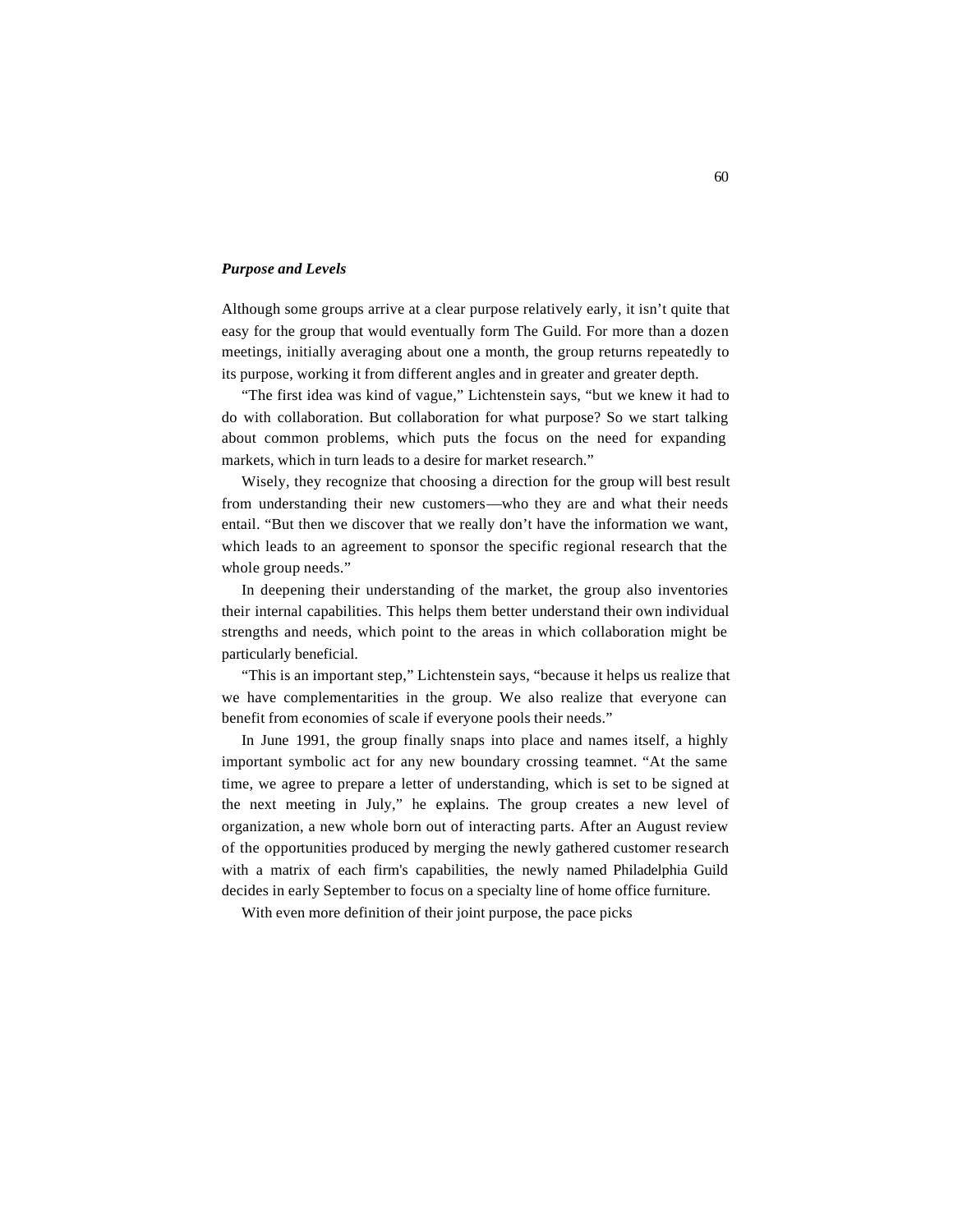up, and the meetings begin to average two a month. The Guild initiates a product development process, prepares and revises plans, approves sketches, and forms working committees. When they decide to exhibit at the Vassar Show House in April, the external date propels the team to a new level of energy. Responsibility for meetings finally shifts fully from the DVIRC to the firms. The group is clearly launched, propelled by the dynamics of the process they have wrought together.

*The Guild revisits its purpose time and again.* From vague vision to clear goal to explicit detailed plans, purpose keeps The Philadelphia Guild alive and growing. Purpose is the spark of life in boundary crossing teamnets.

# **Asea Brown Boveri: Turning Contradictions to Advantage**

At the other end of the scale from The Philadelphia Guild is Asea Brown Boveri (ABB), a global giant with almost a quarter of a million people working in 140 countries and 1992 revenues of more than \$30 billion. ABB is a dramatic example of large-scale teamnets and the competitive advantages they bring.

Percy Barnevik is the visionary who forged ABB in 1988 by merging Sweden's Asea and Switzerland's Brown Boveri, two century-old pillars of European industry. "ABB is a company with no geographic center, no national ax to grind ... a federation of national companies with a global coordination center," he says.<sup>4</sup>

ABB is not "multinational," he says, but *"multidomestic,"* evoking the local boundaries of "homes" and domestic markets rather than national borders. He says ABB is "not homeless ... it is a company with many homes."

Asea Brown Boveri's story demonstrates both the good news and the bad news about what teamnets mean for hierarchy and bureaucracy. The good news: ABB's global network proves the incomparable value of a lean, focused hierarchy in internal coordination. The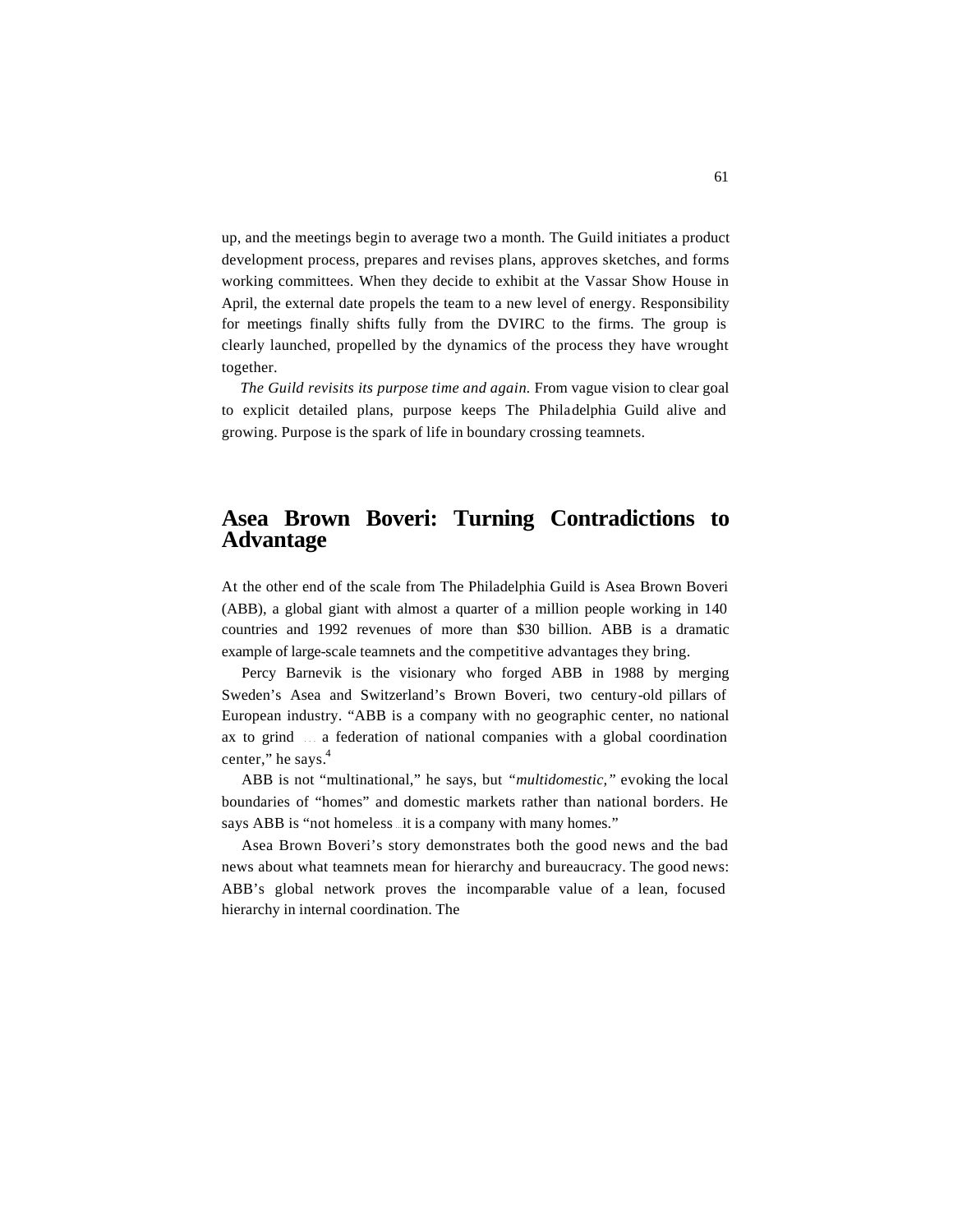company cannot function without it. This is an example of how networks and hierarchy work as complements in a successful system. The bad news: ABB may well portend the probable fate of bureaucratic, centralized jobs: dramatic shrinkage is in store.

"Barnevik is the most insistent enemy of bureaucracy I've met," Tom Peters writes in *Liberation Management*.<sup>5</sup> He sees ABB's star as one likely direction of the future.

ABB uses the Teamnet Principles to structure a world-class megacompany. This is different from Digital's Calypso project or Armstrong's coordination group. There the companies use the team-nets in traditional organizations to address specific cross-boundary areas. In the early 1990s, ABB is a clear example of the large-scale effectiveness of internal networks in large companies. It exemplifies the idea in the way Denmark's economy shows the large-scale effects of external networks among small companies.

#### **DESIGN FOR ORGANIZATIONAL ADVANTAGE**

ABB has an explicit strategy for global success. It feeds on the creative tension between cooperation and competition that fuels teamnets. "ABB is an organization with three internal contradictions. We want to be *global* and *local, big* and *small,* radically *decentralized* with *centralized* reporting and control. If we resolve those contradictions, we create real organizational advantage," Barnevik says.

> *The teamnet factor* is *organizational advantage.*

Without realizing it, ABB uses the Thamnet Principles, showing how to resolve contradictions such as these. Observing the principles gives ABB a real organizational advantage addressing the "contradictions" of: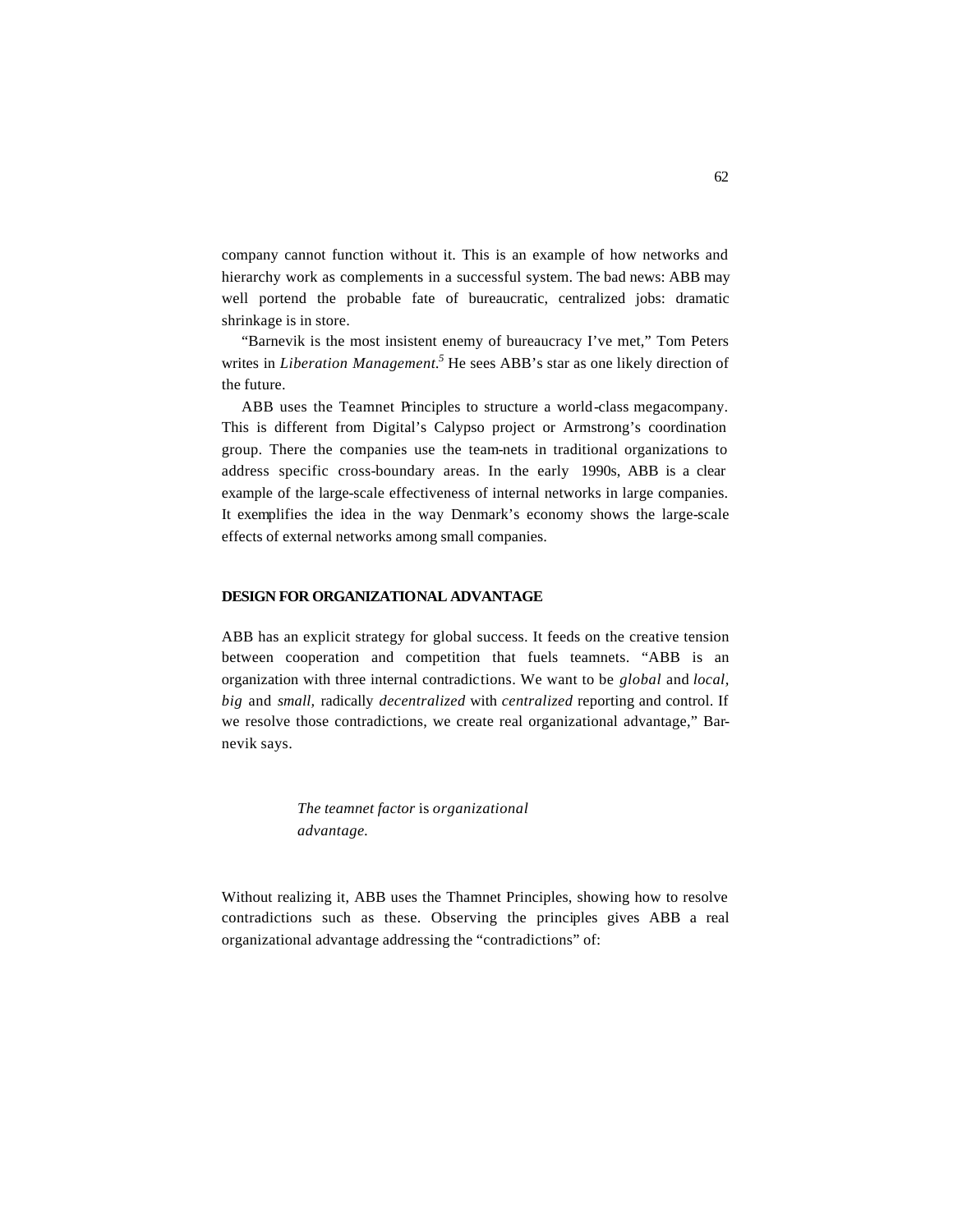- ? Global and local, big and small—through the principle of levels, and
- ? Centralizing and decentralizing processes—through the paired principles of purpose-links and members-leaders.

# *Levels*

The place to start understanding ABB's level structure is in the middle. Anchor yourself at the company level, the 1,300-and-growing separately incorporated businesses of roughly 200 people with presidents, balance sheets, and career paths. Two levels above the company (the matrix and executive committee) provide ABB's global strategy and decision making, and two levels below the company contribute local strategy and decision making (profit centers and highperformance teams).

Here's how this teamnet's levels stack up:

- 1. ABB is governed by a 13-person *Executive Committee* headquartered in Zurich with a total professional staff of 100 people.
- 2. Directors of the 100 or so *Countries* through which the companies in 140 countries report, and the 65-plus *Business Areas* report to committee members, with the Areas grouping into eight *Business Segments.*
- 3. *Companies,* 1,300 and growing, with their own incorporated bottom line, have a dual report to Country and Business Area directors.
- 4. Within the companies are the 5,000 *Profit Centers* of 40 to 50 people, each with P&L responsibility.
- 5. Finally, there is an ongoing effort to segment Profit Centers into *High-Performance Teams* of 5 to 15 people, the basic small group structure that provides the foundation for larger forms and is to be found repeated at every more-inclusive level.

ABB's innovative transformation of the traditional bureaucratic matrix into an effective network matrix attracts much attention.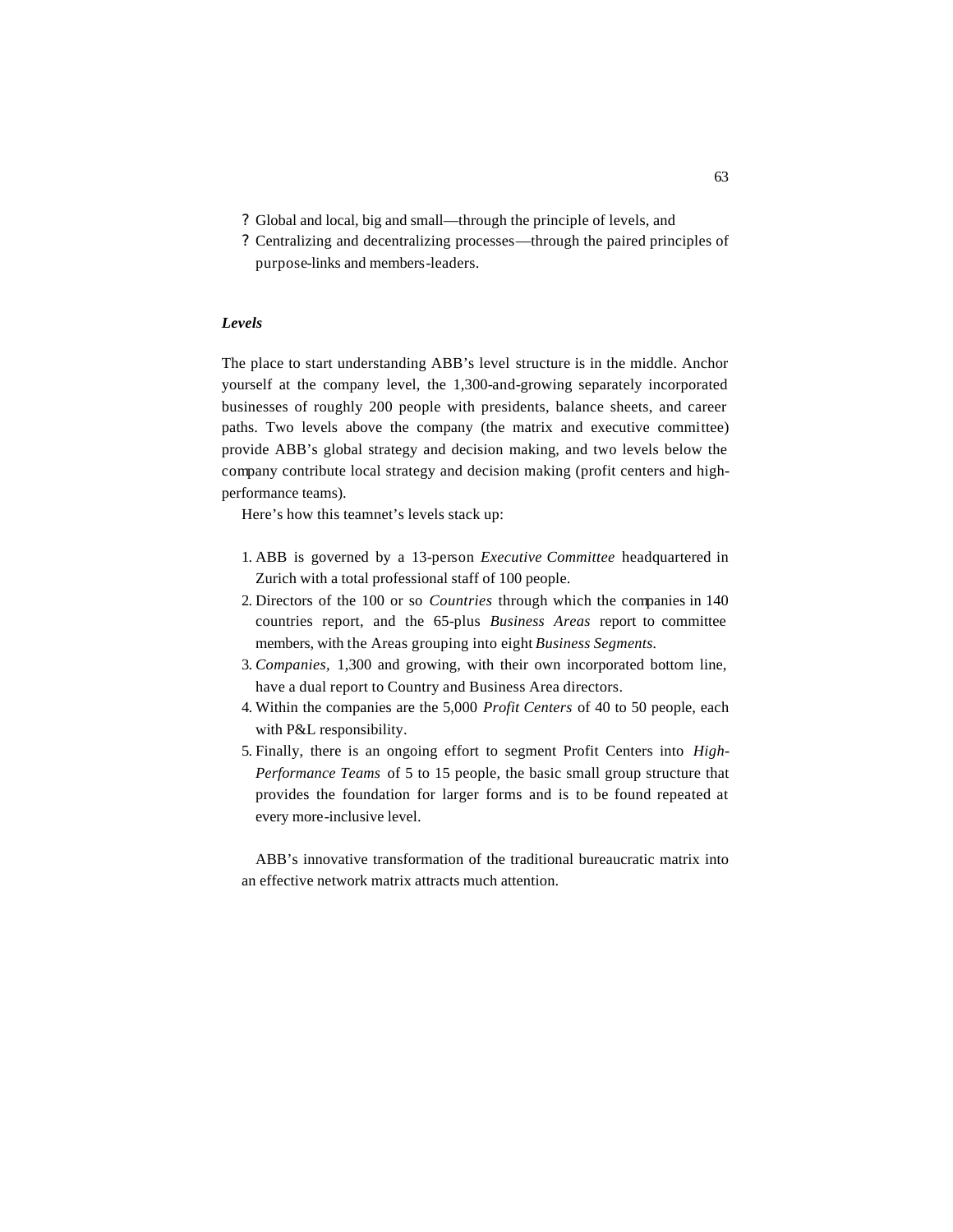

Barnevik believes ABB gains its organizational advantage at the Business Areas/Countries level. "This is where the matrix comes in. The matrix is the framework through which we organize our activities. It allows us to optimize our businesses globally and maximize performance in every country in which we operate," he says.

ABB's organizational advantage lies in its vast teamnet structure, its small local organizations with their own markets to manage, its very lean and mean hierarchy, and its ability to tap its true resource wealth, its people.

## *Purpose and Links*

ABB is in the electrical systems and equipment business, which it divides into eight general Business Segments, such as "Power Plants" and "Power Distribution." Each segment holds five to seven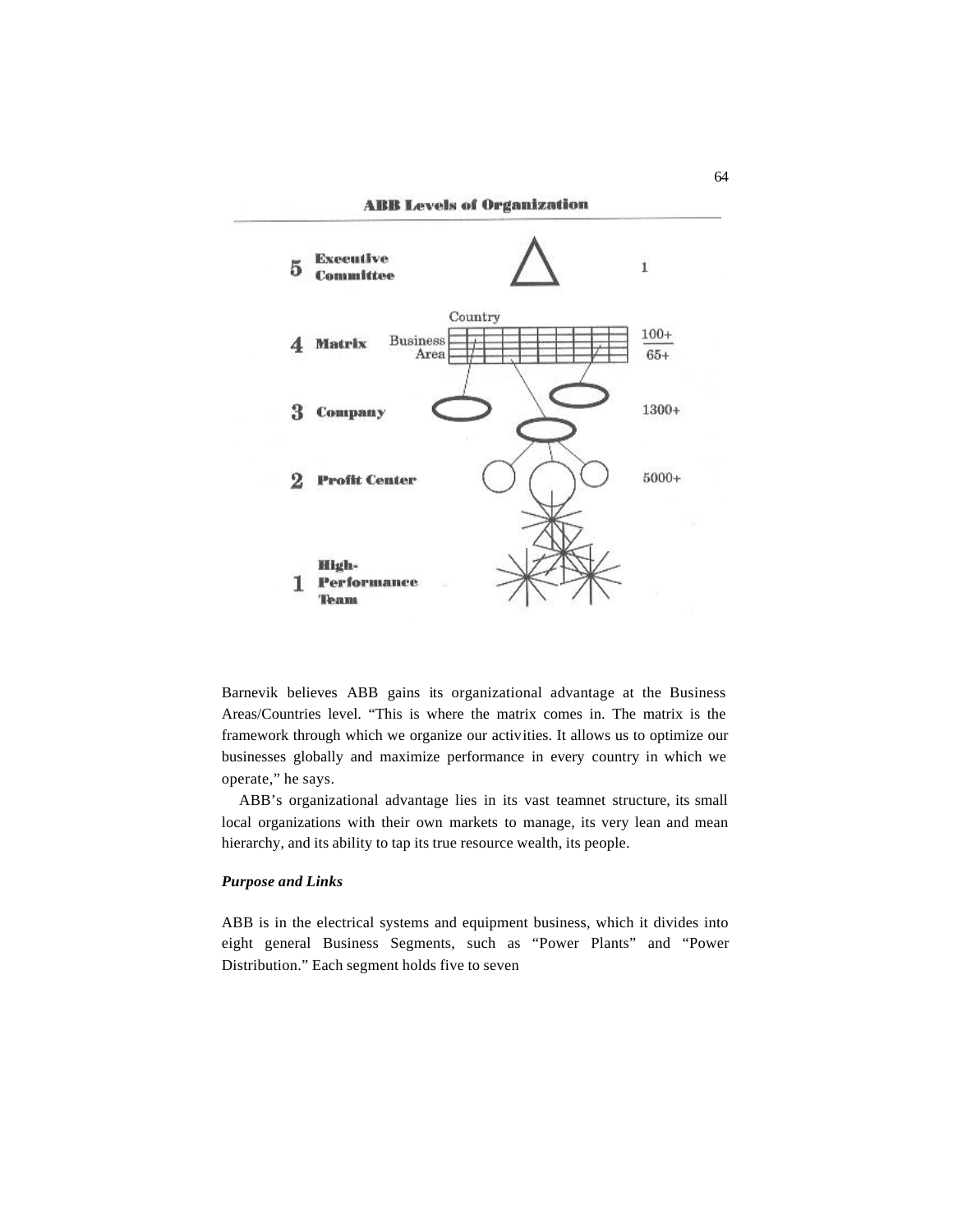Business Areas focused around specific global markets that ABB believes it can lead. Every three weeks, the Executive Committee meets to set strategy and resolve any of the matrix issues that get to this level. *They revisit their purpose at the top in full-day meetings more than once a month.*

In January 1988, days after Barnevik formalized the merger of Asea and Brown Boveri, the new company's top 300 people met in Cannes, France, to plan its future. The "Policy Bible," the 21-page handbook that emerged from that meeting, is a model of clearly articulated purpose. "It communicates the essential principles by which we run the company. It's no glossy brochure. It's got tough, direct language on the role of Business Area managers, the role of Country managers, the approach to change we just dis cussed, our commitment to decentralization and strict accountability."

Barnevik gave the managers 60 days from the close of the Cannes meeting to communicate the policy document to ABB's then 30,000 employees. "Communicate" included personally sitting down with the people affected and hashing it out with them. The newly formed company paid attention to communication from the beginning. It also acknowledged that it is very hard to get the right amount of it in the right places. Barnevik's essential prescription is to "overinform. That means breaking taboos. There is a strong tendency among European managers to be selective about sharing information."

To foster open communications, ABB has its Abacus management information system, "the glue of transparent, centralized reporting. Of performance data on ... profit centers." This information infrastructure both gives the sparse hierarchy the information it needs to make fast globally sensitive decisions, and it keeps players "fully informed" on the basic operations of ABB's internal market mechanisms. The information system and market interactions supplant the vast administrative structures endemic to traditional organizations.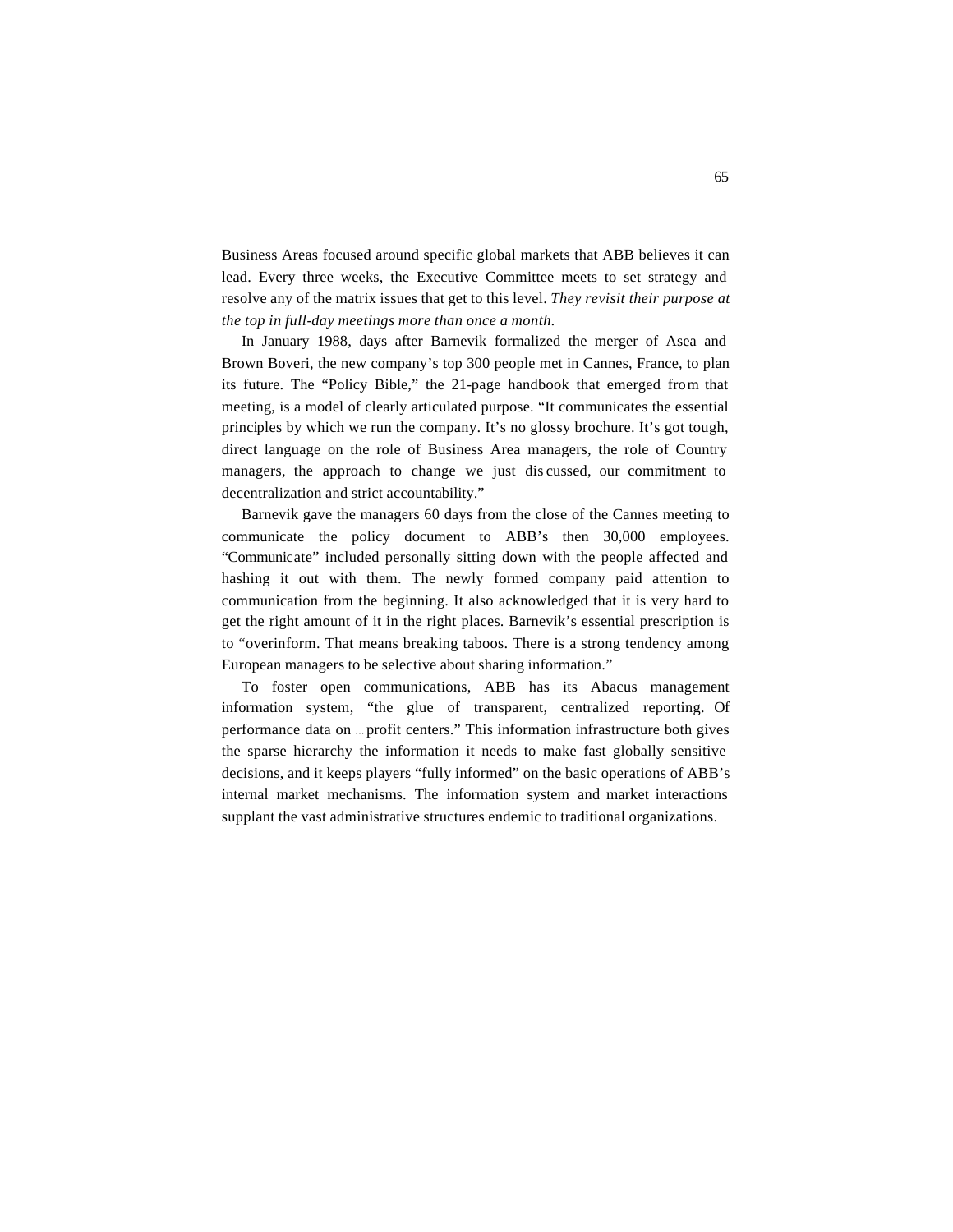#### *Members and Leaders*

There are different "members" depending on which parts of ABB's teamnet you look at. Barnevik and a dozen others comprise the Executive Committee. ABB's big components are the (1) Business Areas, represented by their 65 or so directors who lead on average five-person management teams; and (2) the national businesses of the 100 Countries, traditionally structured, albeit with astonishingly slim central staffs.

Other than the top 250 executives with mandates to optimize globally, everyone else is part of Companies, Profit Centers, and operational work groups. They have mandates to optimize locally within their markets while negotiating a contribution to ABB's overall benefit. Depending on your perspective, each of these levels tells a different teamnet story, with its own players, purposes, communications processes, and leaders.

The matrix threatens to be the bulkiest form of bureaucracy. It's apt to get hideously bloated as it tries to keep up with complexity by spinning out countless rules and directives. ABB cuts this Gordian knot in one stroke by pushing autonomy and responsibility to the lowest layers of the global enterprise and opening internal transactions to external market forces. The need to balance global economies of scale with internal competition has caused massive reorganizations and sometimes wrenching restructuring of markets and layoffs.

Most ABB companies measure themselves against two or three other similar ABB companies as well as external competitors in their niche product or service areas. Sune Karlsson, director of the Power Transformer Business Area, believes that the intense pressure created by the internal comparisons is an even stronger motivator than the external competition.<sup>6</sup>

"We are fervent believers in decentralization," says Barnevik. Leadership flourishes at the Company, Profit Center, and team levels because much of the bureaucracy has been eliminated. "I believe you can go into any traditionally centralized corporation and cut its headquarters staff by 90 percent in one year." And he's done this often, starting with downsizing Asea's central staff from 2,000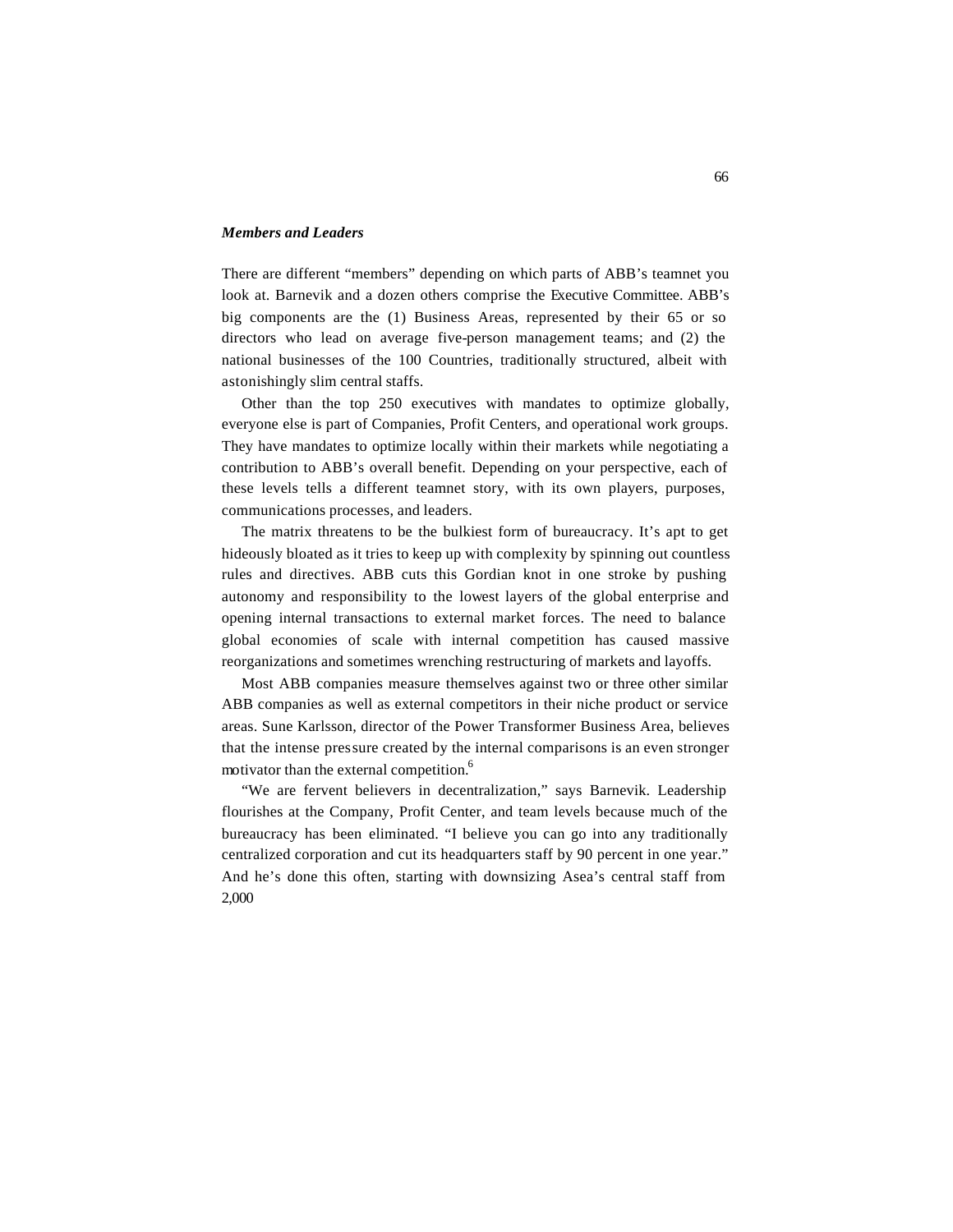to 200 when he arrived in 1980, and the decimation of Brown Boveri's Zurich headquarters staff from 4,000 to just 200. Barnevik calls his general approach to restructuring "30-30-30": 30 percent of the people are redeployed, 30 percent go to new spin-offs, and 30 percent are laid off (considerably higher than the standard 20 percent corporate layoff).

Different types of leaders have different types of roles. Business Area managers need vision, cultural sensitivity, and "the ability to lead without being dictators," wielding targets and influence instead of budgets and the power to fire. Country managers function like traditional CEOs in that country's culture. Presidents of local companies need the unusual ability to report successfully to two equally important bosses. They also need "the self-confidence not to become paralyzed if they receive conflicting signals and the integrity not to play one boss off against the other."

"Our most important strength is that we have 25 factories around the world, each with its own president, design manager, marketing manager, and production manager. These people are working on the same problems and opportunities day after day, year after year, and learning a tremendous amount. We want to create a process of continuous expertise transfer. If we do, that's a source of advantage none of our rivals can match," Karlsson says, referring to the interplay among the companies in his Business Area. ABB's bottom line focus on giving people responsibility and the opportunity to learn as only a global company can provide continuously increases the value of its human capital.<sup>7</sup>

# **Three Cases in Point**

Armstrong, The Philadelphia Guild, and Asea Brown Boveri illustrate the five basic principles of boundary crossing teamnets. Each:

- ? Clarifies a different *unifying purpose;*
- ? Has *independent members,* including individuals, groups, and companies;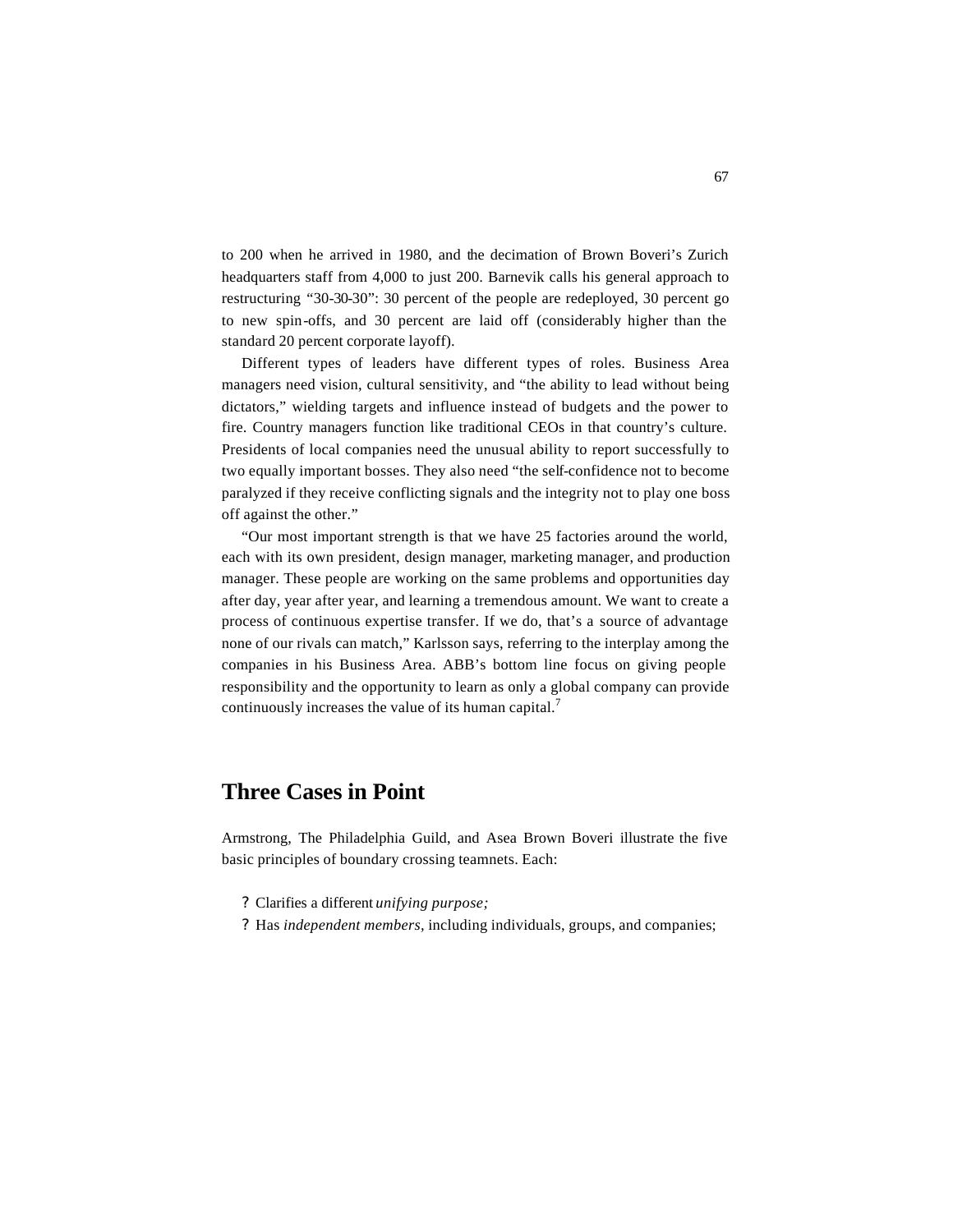- ? Creates personal relationships through *voluntary links,* ranging from simple face-to-face meetings to sophisticated telecommunications technologies and fast-paced market mechanisms;
- ? Takes advantage of the power of *multiple leaders,* though key roles vary from one to another; and
- *? Interacts among different levels* of organization from the internal microstructure of each teamnet to the external macro-structure of the environment.

Purposes don't automatically come with a "good" tag on them. They may be grand or petty, sacred or profane, "good" or "bad," but all successful boundary crossing teamnets, whatever their sizes, have *some* purpose. All require independence in their members. Connections, both physical and relational links, are essential at both ends of the size scale and everywhere between. While one person or company often is the spark of teamnet life, the emergence of other supportive leaders leads to successful decision-making teamnets. And all successful teamnets operate at two or more levels—at minimum, the level of the members and the level of the network as a whole.

## *These five principles apply to groups of all sizes.*

What *does change* is how complex boundary crossing teamnets become when they go from small to large.

The examples in this book run the complexity gamut. They are as simple as the five woodworkers who produce a joint line of furniture to as complex as ABB's 1,300 interacting companies or McDonnell Douglas's trying to produce a jumbo jet with a global partnership of 30 megafirms. To gain the advantage of scale, increased complexity results. The problem here is that as things become more complex, new boundaries appear, making the whole slower moving and less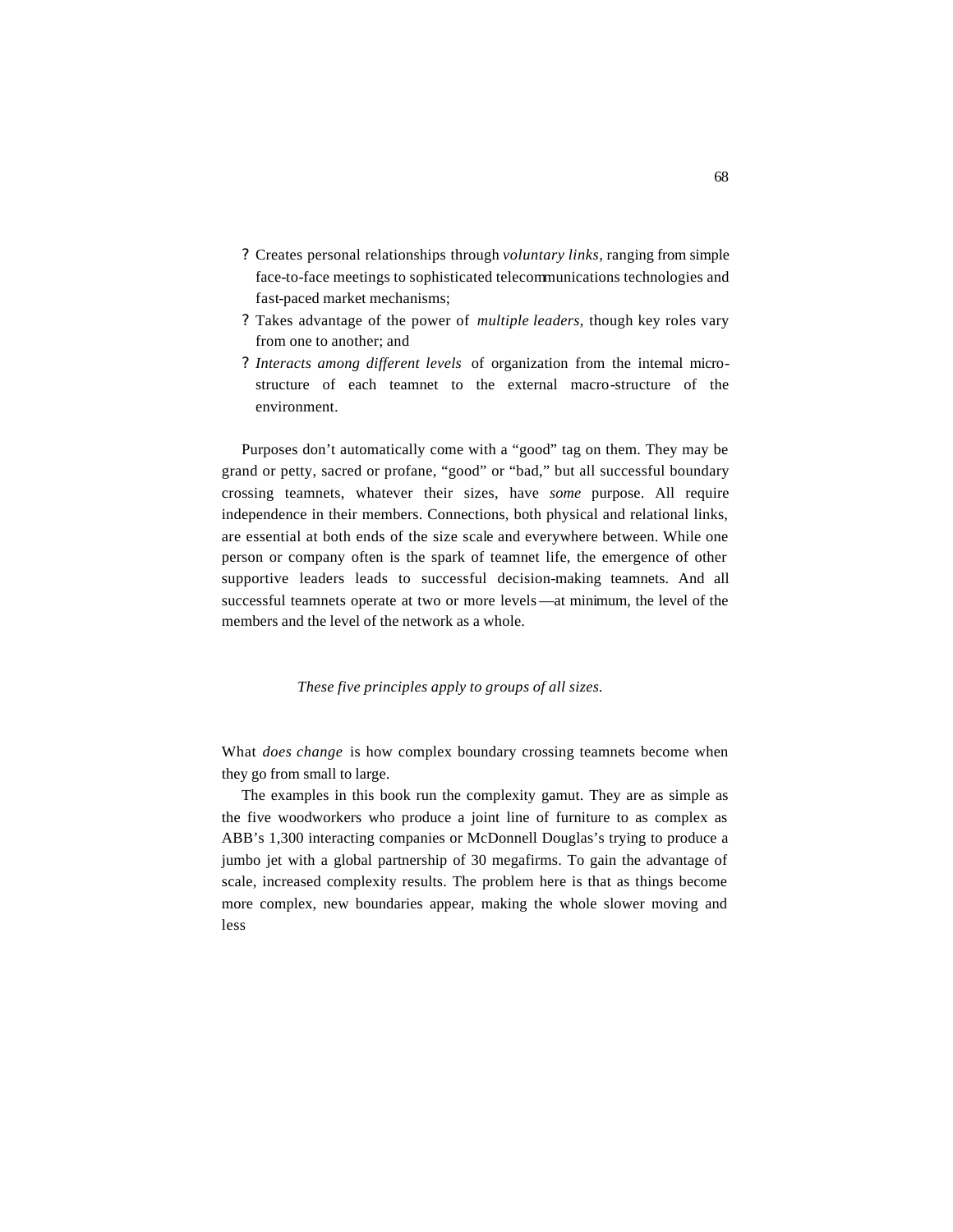flexible. Principles remain the same as scale increases, but their application expands as internal market forces and other teamnet processes replace bureaucratic adjustments.

Teamnets need to put new systems into place to accommodate the complexities of scale. Weekly meetings and telephone messaging may suffice for some small groups to build interdependent relationships, whereas large global teamnets may need voice mail, a computer network, video conferencing, and a weekly newsletter as well to establish adequate links.

#### **LEVELS WITHIN LEVELS WITHIN LEVELS**

Larger groups are composed of smaller ones. Inclusive level structure is a fundamental characteristic of both networks and hierarchy.

Teamnets cannot be understood without levels. Every teamnet has several or more major levels of organization. The ability to see levels is an essential conceptual skill of practical systems thinking that grows increasingly valuable with use.

Whether your boundary crossing teamnet is big or small, global or local in extent, it has multiple levels of organization. We describe the overall teamnet world in five generic levels:

- ? Economic megagroups;
- ? Alliances;
- ? Enterprises;
- ? Large organizations; and
- ? Small groups.

Size is not the same as levels. Enterprises can be tiny or gargantuan. Some small groups may have complex level structures, while some large groups may seem comp aratively flat. In a given context, however, a more inclusive level involves a "larger" organizational form.

Picture yourself standing on a boundary at each level, a perch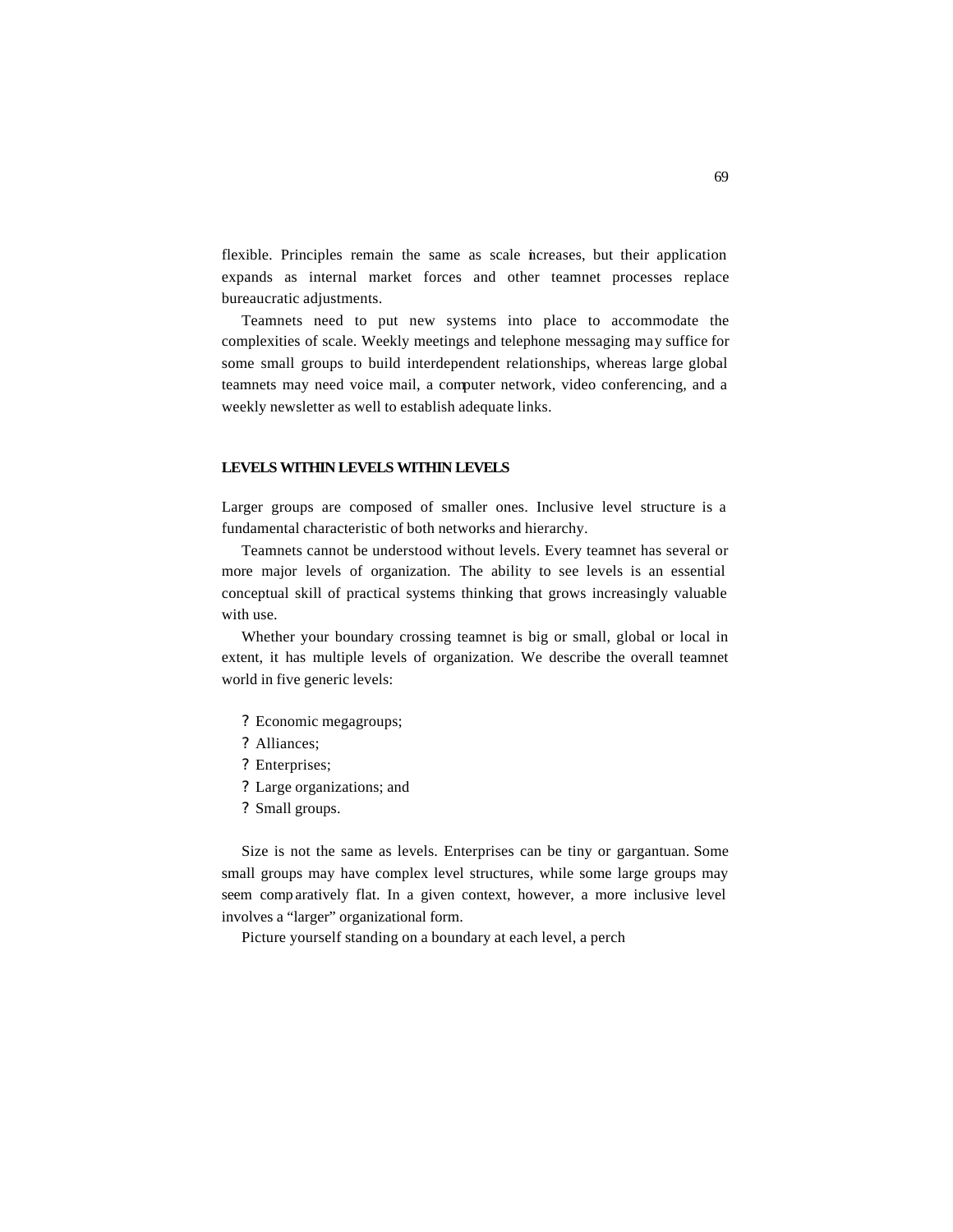

from which to look both inward, or "down," and outward, or "up." Cooperation and competition, complementary "inner-outer" dynamics, operate at each level.<sup>8</sup>

# *Level 1—Small Group*

No matter where it occurs in an organization—from top to bottom—people usually do real collaborative work in *small groups.* Boards of Directors, Executive Committees, staffs, and work units are all small groups. Knowing how to increase small group performance is a critical competitive advantage with potential benefits for all processes involving people who need to cooperate. In small groups, people know one another by their group roles,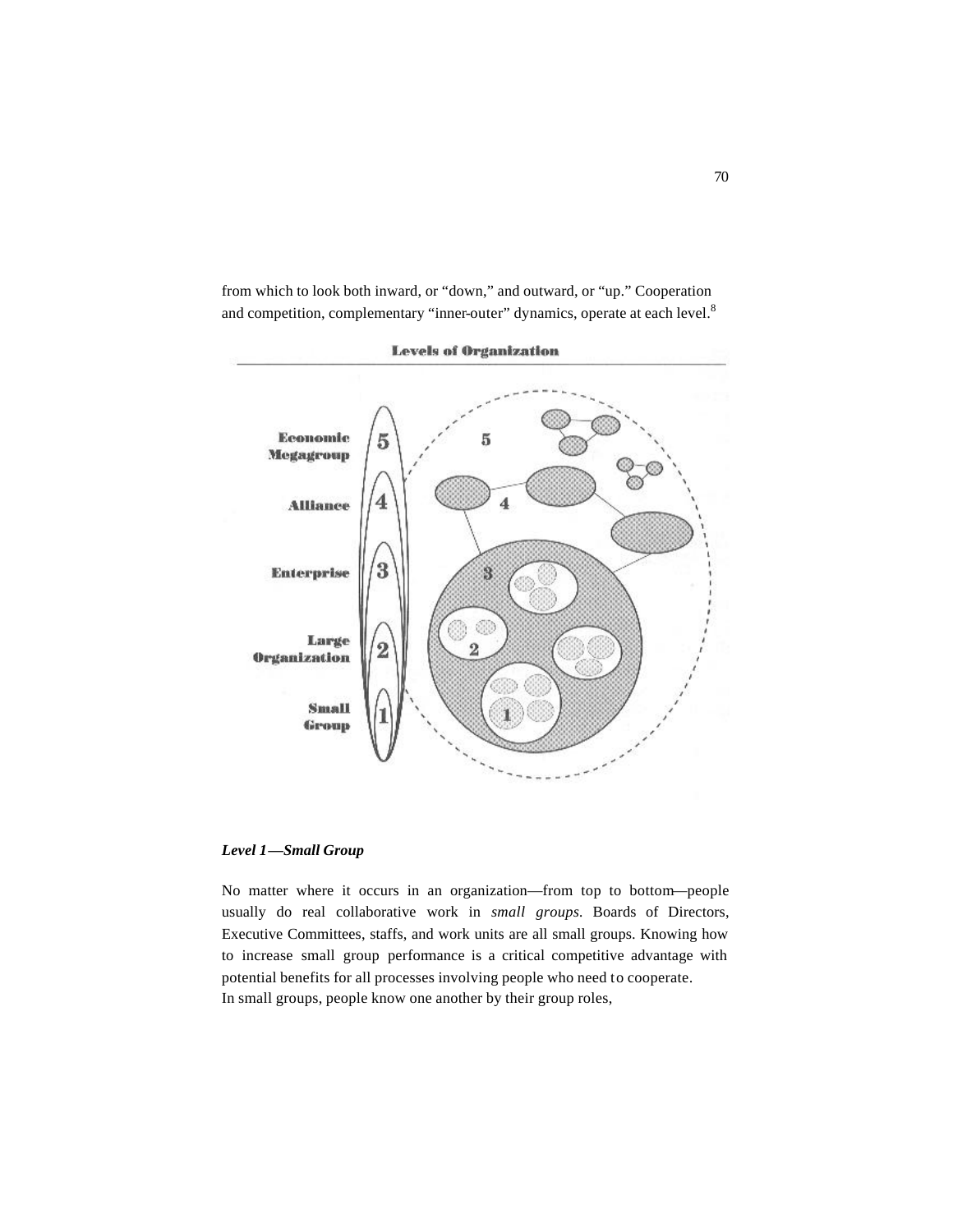their responsibilities and behaviors. Pauline Nist, certainly a unique person, is a member of the Digital Calypso team. She is a team member on the merits of her overall managerial expertise, and her position as manager of the engineering group. Armstrong's Henry Bradshaw is a group vice president as well as a team member with a small group role.

## *Level 2—Large Organization*

Most companies of almost any size have major components that make up the whole enterprise—functions, departments, divisions' programs, or projects. At this second level, internal organizations are a primary source of "walls" that require climbing over. This level also comprises the thick layers of middle management found in traditional management structures.

Looking inward, large groups decompose into smaller groups. Internal organizations live in a world filled with peer organizations. Calypso is one project among hundreds of projects at Digital. To gain attention and resources from the enterprise as a whole, they directly compete with a number of other projects.

#### *Level 3—Enterprise*

The third level is the enterprise, an incorporated legal body— private, public, or governmental. This level is a key point of reference: it anchors the middle of the teamnet scale.

CEOs traditionally have responsibility for the two-faced Janus-view sitting on the company's boundary. The person in charge looks inward and sees an enterprise composed of a handful of organizations, divisions, or departments, which may, in turn, break into a cascade of groups-within-groups. Looking out, the enterprise is enmeshed in a world of enterprises, with many external relationships to manage, including links with customers, suppliers, and market competitors.

In successful teamnets, everyone adopts the "CEO view" from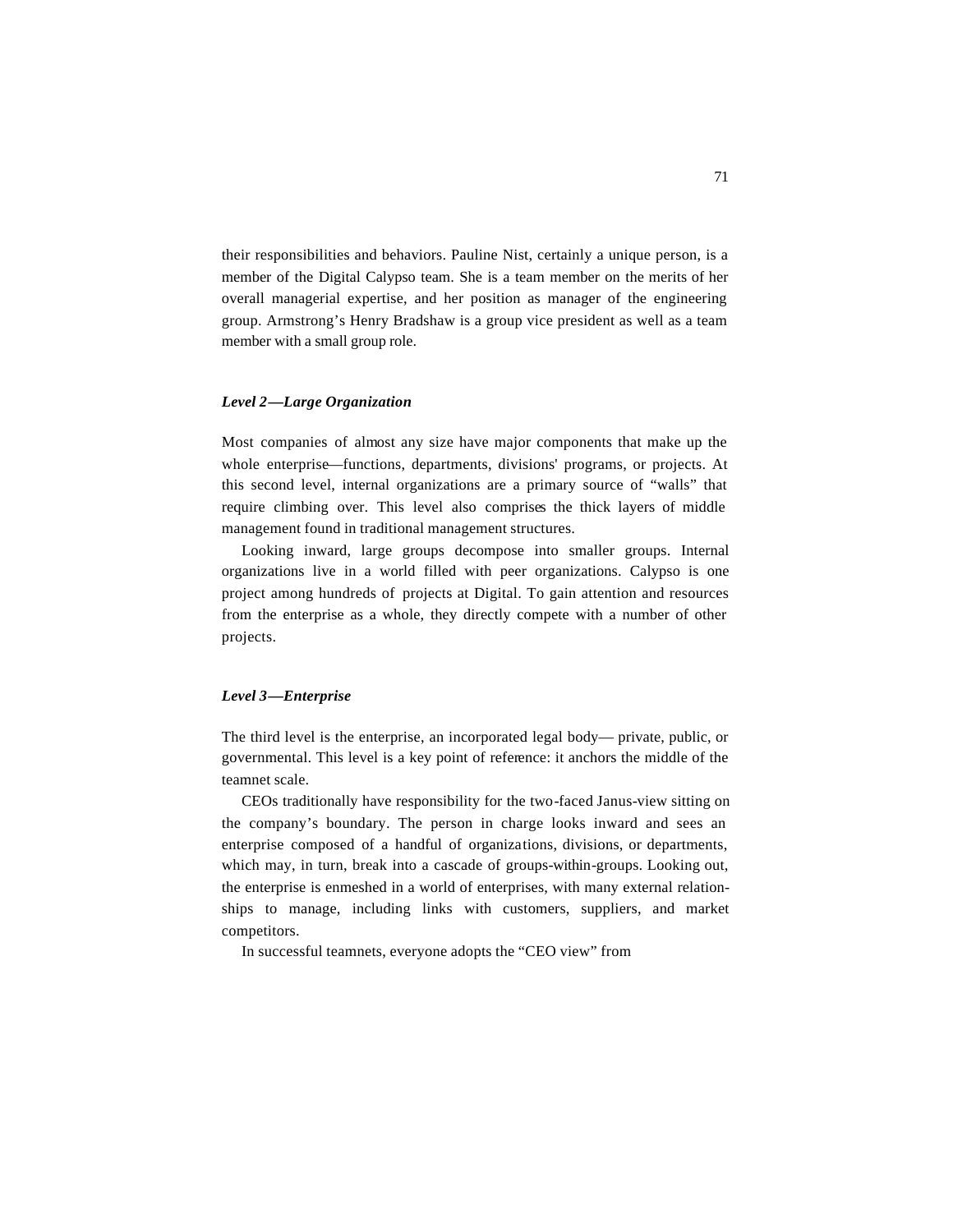time to time. This helps people to understand their part in the whole, or to seek a new perspective for solving a problem at another level. "Do what's right for the company" is a good answer to a teamnet many layers below the enterprise boundary struggling to resolve an issue—if the company has well-understood strategies and values.

# *Level 4—Alliance*

Relationships among a group of enterprises generate a fourth level of organization: alliances. Alliances are small sets of multinational corporations, teams of tiny companies, or "winning combinations" of large and small enterprises.

The contributing enterprises are internal to the alliance. What's important to the alliance is the role played by each member enterprise. Like personal roles in small groups, company roles in alliances reflect only some parts of their strategic interests.

External to the alliance perspective are other alliances and large-scale economic collaborations. Markets, industries, and the world economy provide an environment just teaming with interenterprise teams. Ford and Mazda team up. Sony and Apple ally. The Guild is only one of a number of small business networks facilitated by DVIRC.

### *Level 5—Economic Megagroup*

The broadest level of teamnet we consider is the "economic megagroup," encompassing such large-scale forms as keiretsu, regional networks, and an integrated national small business strategy. From a global perspective, a rich soup of alliances and relationships in all stages of formation and disintegration simmers within the fuzzy bounds of a megagroup. At this level, you can see macro-networking benefits that accrue to the bottom line on a grand scale, as northern Italy and Denmark demonstrate.